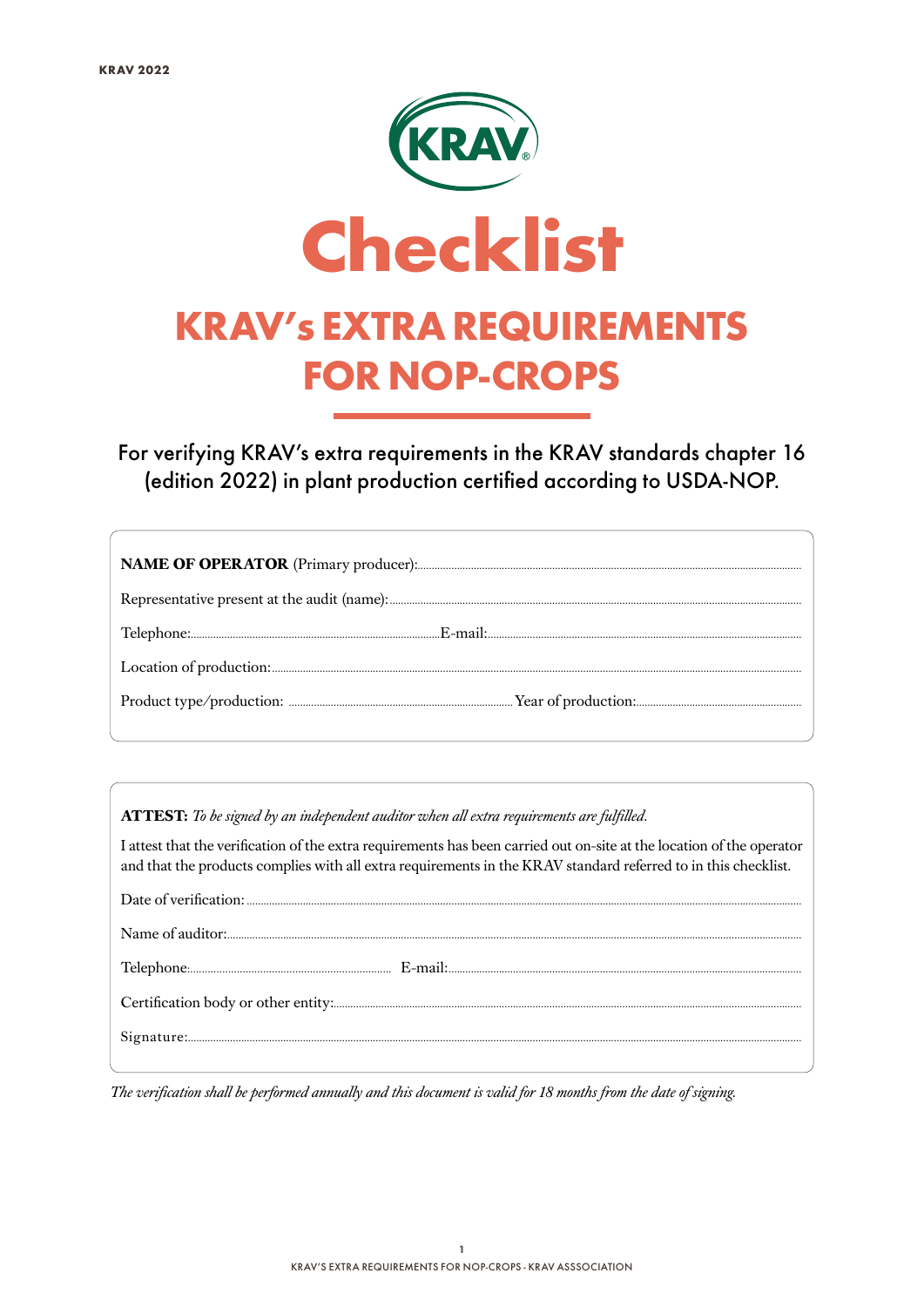## WAYS TO VERIFY THE EXTRA REQUIREMENTS

This checklist shall be used to verify KRAV´s extra requirements in chapter 16 for the type of production mentioned above.

A prerequisite is that the operator is certified according to Regulation (EU) 2018/848 or to equivalent production rules in accordance with Article 33 in (EU) 2018/848. The product shall always be accompanied by a valid EU-certificate.

You will find more information about KRAVs extra requirements at our webpage: *[www.krav.se](www.krav.se/en/for-companies/extra-requirements-for-all-products/)* and the KRAV Standards at: *[www.krav.se/en/standards](https://www.krav.se/en/standards)*

The checklist shall be filled in and signed either by:

1. A person working as auditor at a certification body accredited for organic certification.

or

2. A person with experience from auditing according to standards for organic production or social responsibility, assigned by a KRAV-certified importer. It must be done by a person outside the company that is being audited.

KRAV has verification agreements with a number of certification bodies that can offer verification of KRAVs Extra Requirements, although any accredited Certification Body can use the checklists.

You will find a list of certification bodies with verification agreements here: *[www.krav.se](https://www.krav.se/en/asset/certification-bodies-with-verification-agreement/)*

The Operator must not use the KRAV-label, or state that the production is KRAV-certified. He or she can only state that KRAV´s extra requirements in chapter 16 (for the type of production that the checklist covers) have been verified.

The checklist is only valid as verification when all extra requirements are fulfilled. When asked for, the verification notes under each question, must be filled in.

For questions please contact: *[food@krav.se](mailto:food%40krav.se?subject=From%20extra%20requirements)*

### 16.8.1 EXTRA REQUIREMENTS FOR ALL PLANT PRODUCTS

|                                                                       | Fulfilled | Not fulfilled |
|-----------------------------------------------------------------------|-----------|---------------|
| The extra requirement apply to NOP-certified products.                |           |               |
| The crop has not been fertilized with Chile saltpeter/sodium nitrate. |           |               |
|                                                                       |           |               |

*..........................................................................................................................................................................................................................................................*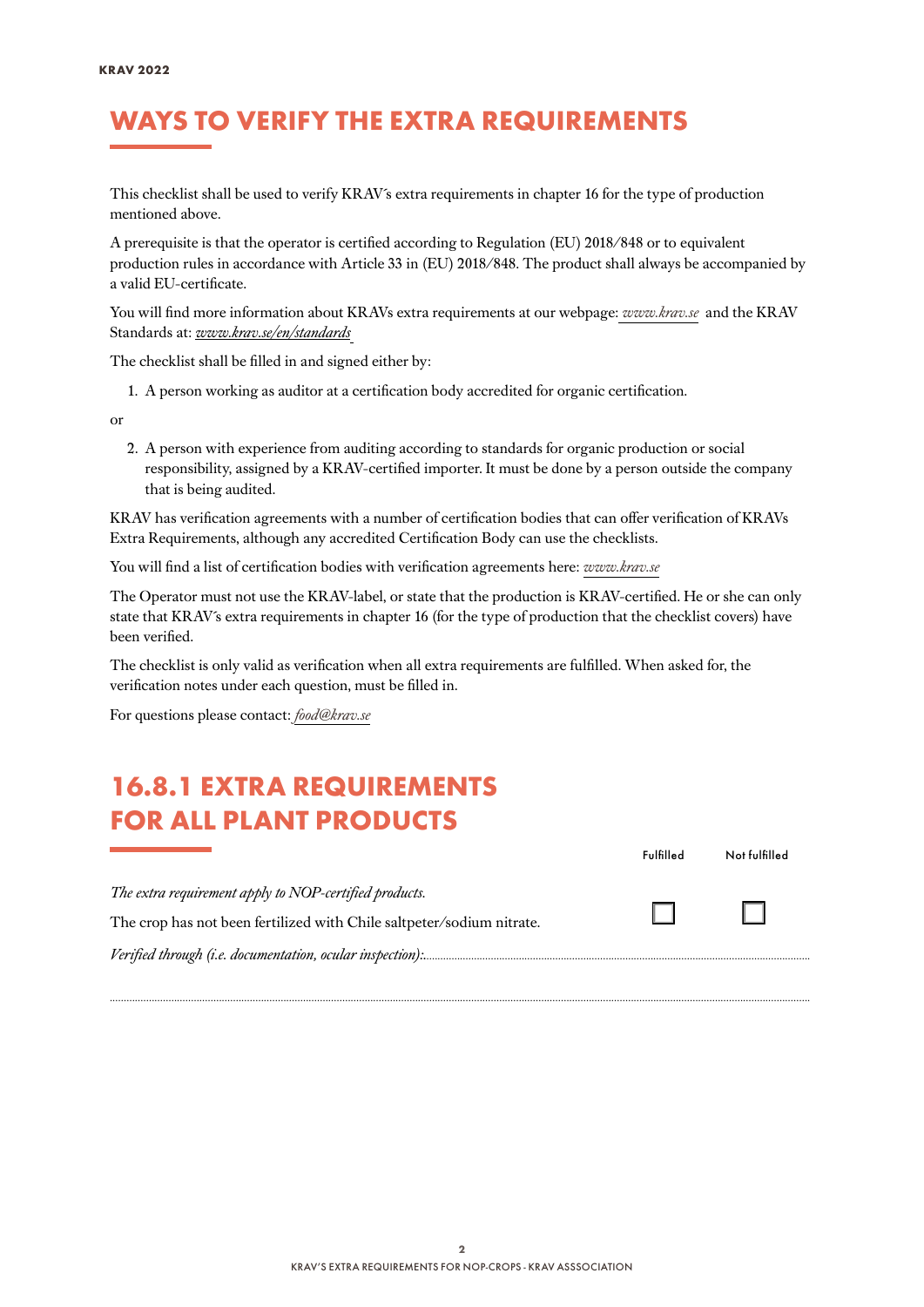## 16.7.3 EXTRA REQUIREMENTS FOR GREENHOUSE PRODUCTION

|                                                                                                                                                              | Fulfilled | Not fulfilled |
|--------------------------------------------------------------------------------------------------------------------------------------------------------------|-----------|---------------|
| The extra requirement apply to EU-certified greenhouse products as well as to<br>NOP-certified products.                                                     |           |               |
| The greenhouses are not heated at all.                                                                                                                       |           |               |
| If the condition above is fulfilled, you do not have to fill in the question below.                                                                          |           |               |
| For greenhouse cultivation, there must be compliance with either<br>point A or point B below:                                                                |           |               |
| Of the total energy used for heating, cooling areas, lightning as well as<br>А.<br>production of CO2 80% must come from non-fossil fuels or from waste heat. |           |               |
| Fossil energy, on average, can make up at most 2,5 kWh per m <sup>2</sup><br>В.<br>and production week during the growing period                             |           |               |
|                                                                                                                                                              |           |               |

### 16.7.4 PROTECTION OF NATURAL AREAS WITH HIGH CONSERVATION VALUE

*..........................................................................................................................................................................................................................................................*

*The extra requirement only apply to sugarcane, oil palm, soy, coffee, cocoa or coconut. It apply to EU-certified products as well as to NOP-certified products.*

The standard is not applicable; i.e. the production is not sugarcane, oil palm, soy, coffee, cocoa or coconuts.

You shall not fill in the question below if marked.

| Tou shah hot hill he the question below if mainteur                                                                                                                                                                                   | Fulfilled | Not fulfilled |
|---------------------------------------------------------------------------------------------------------------------------------------------------------------------------------------------------------------------------------------|-----------|---------------|
| Cultivation or other enduring changes in areas with natural ecosystems with<br>high conservation value (HCV) is prohibited. Land with a high conservation<br>value that was cultivated more than five years previously can however be |           |               |
| accepted for production.                                                                                                                                                                                                              |           |               |

#### *Verified through:*



I have made a comparison between grower maps and maps over areas with High Conservation Values.

I have visited the farms/areas where the crops are grown, and can verify that the land have been farmed for more than five years.

*.............................................................................................................................................................................................................................................*

Other alternative. Please describe:.................................................................................................................................................................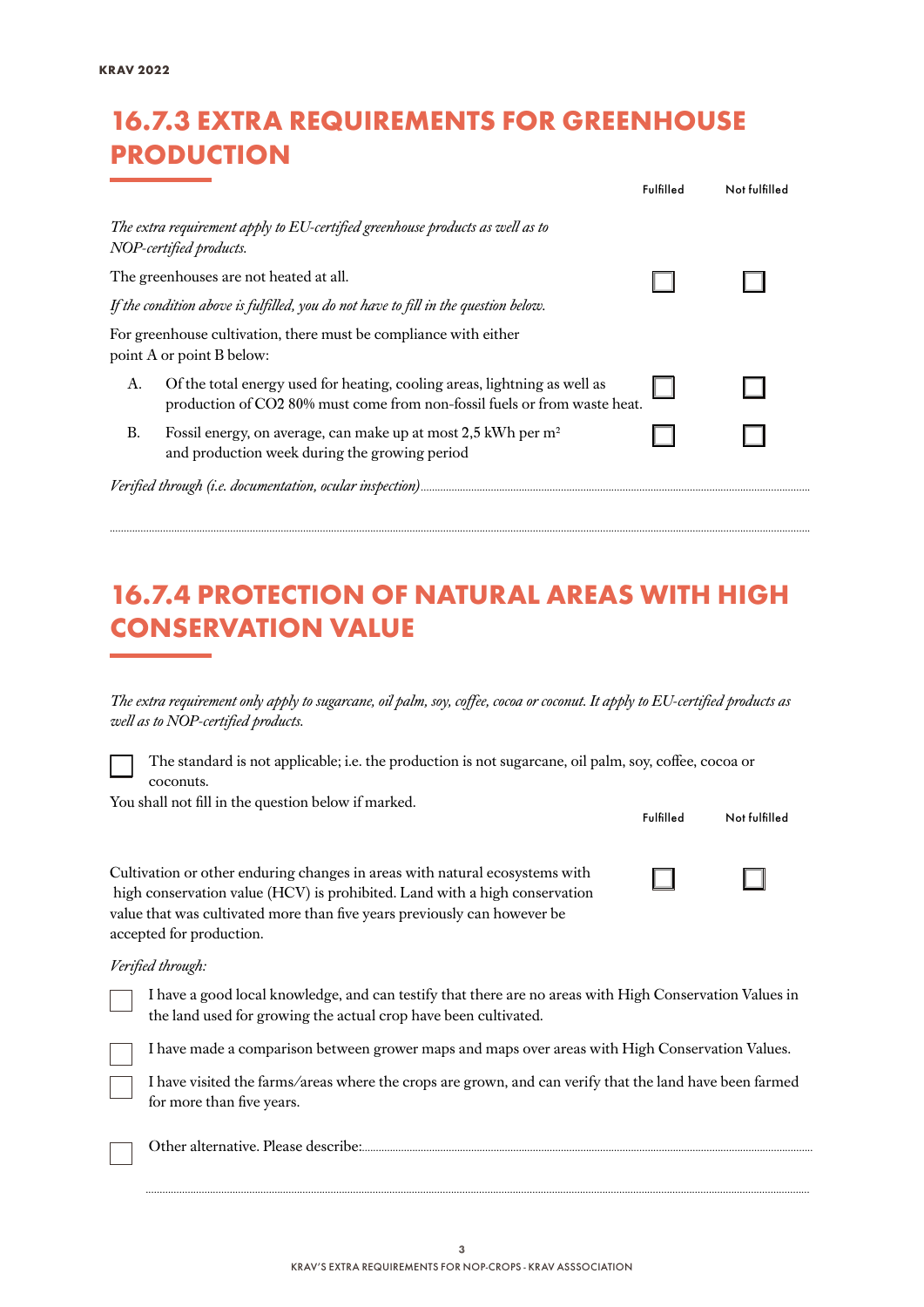# SOCIAL RESPONSIBILITY IN PRIMARY PRODUCTION



The production, including primary production, takes place in the European Union, the EEA area, Switzerland, UK, USA, Canada, Australia, New Zealand or Japan.



The operator has less than 10 employees, and are exempt from the documentation requirement.

The operator is certified according to a KRAV recognized standard for social responsibility or evaluated according to a KRAV recognized system for supplier evaluation. (Certificate or corresponding document shall be sent to the buyer.)

*If any of the conditions above are fulfilled, you do not have to fill in the checklist for social responsibility below.*

### 16.4 SOCIAL RESPONSIBILITY – CHECKLIST

|                                                                                                                                                                                                                                                                                                               | Fulfilled | Not fulfilled |
|---------------------------------------------------------------------------------------------------------------------------------------------------------------------------------------------------------------------------------------------------------------------------------------------------------------|-----------|---------------|
| 16.4.2 National legislation on labour law must be complied with.                                                                                                                                                                                                                                              |           |               |
|                                                                                                                                                                                                                                                                                                               |           |               |
| 16.4.3 Products cannot be KRAV-certified if there are human rights violations<br>associated with the production. Activities where production takes place must<br>comply with the ILO core conventions, the UN Convention on the Rights of the<br>Child, and the UN Universal Declaration of Human Rights. (K) |           |               |
|                                                                                                                                                                                                                                                                                                               |           |               |
| 16.4.4 Forced or involuntary labour is prohibited.                                                                                                                                                                                                                                                            |           |               |
|                                                                                                                                                                                                                                                                                                               |           |               |
| 16.4.5 Employees must be treated equally, provided with the same opportunities<br>and not be subjected to discrimination.                                                                                                                                                                                     |           |               |
|                                                                                                                                                                                                                                                                                                               |           |               |
| 16.4.6. It is prohibited to employ children under 15 years of age. (K)<br>ILO's exception for limited extra work in accordance with ILO convention 138 applies.                                                                                                                                               |           |               |
| Verified through (e.g. documentation, ocular inspection, worker interviews):                                                                                                                                                                                                                                  |           |               |

*..........................................................................................................................................................................................................................................................*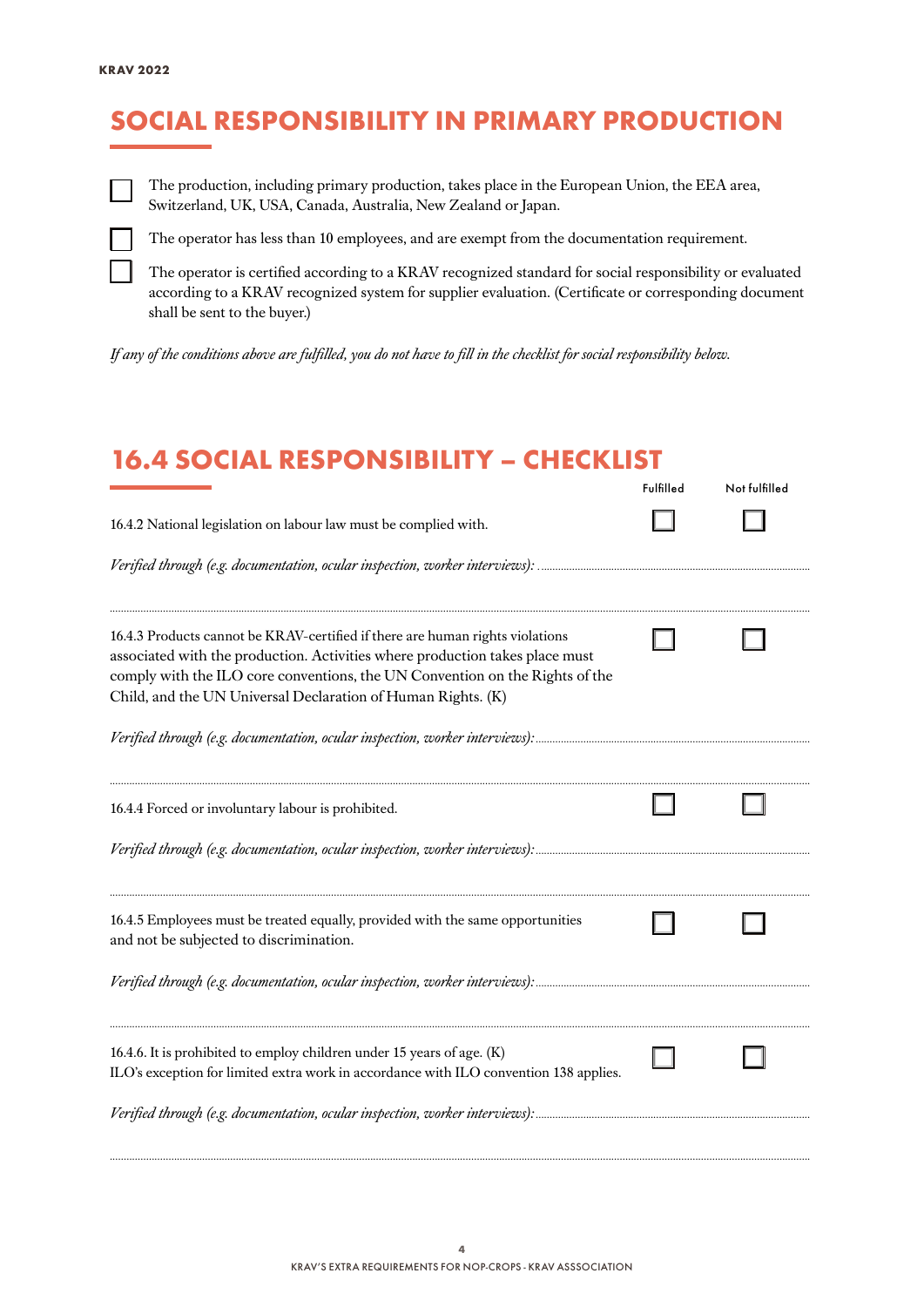# 16.4 SOCIAL RESPONSIBILITY – CHECKLIST

|                                                                                                                                                 | Fulfilled | Not fulfilled |
|-------------------------------------------------------------------------------------------------------------------------------------------------|-----------|---------------|
| 16.4.7 When child and young employees under 18 years of age are hired, it must<br>be ensured that:                                              |           |               |
| the work is not harmful to their health or development<br>the number of hours or scheduling of work does not affect<br>their school attendance. |           |               |
|                                                                                                                                                 |           |               |
| 16.4.8. Employees must have the opportunity to organize and the right<br>to collective bargaining.                                              |           |               |
|                                                                                                                                                 |           |               |
| 16.4.9. Employers must comply at the least with the alternative which follows that<br>most benefits employees:                                  |           |               |
| the statutory minimum wage in each respective country or<br>the industry standard implemented through collective bargaining<br>agreements.      |           |               |
|                                                                                                                                                 |           |               |
| 16.4.10. National legislation regarding working hours and overtime<br>must be complied with.                                                    |           |               |
|                                                                                                                                                 |           |               |
| 16.4.11. The work environment must be safe and not present a health risk.                                                                       |           |               |
|                                                                                                                                                 |           |               |
| 16.4.12. All employees must have a binding employment contract.                                                                                 |           |               |
|                                                                                                                                                 |           |               |

*..........................................................................................................................................................................................................................................................*